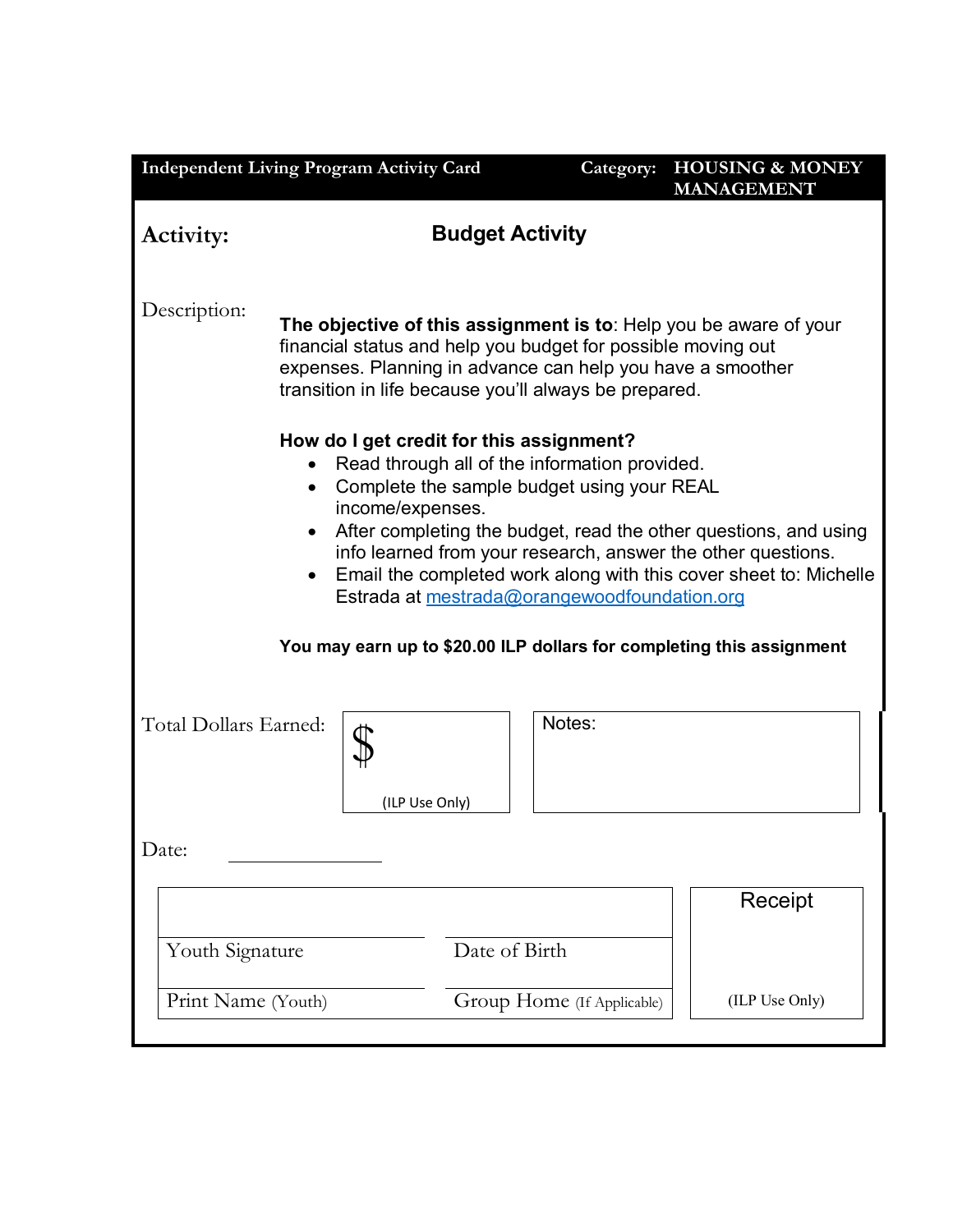# **Create Your Budget**

| Name:                                                                                                                                                       | Date:                               |    |                         |
|-------------------------------------------------------------------------------------------------------------------------------------------------------------|-------------------------------------|----|-------------------------|
|                                                                                                                                                             | <b>Net Monthly</b><br><b>Income</b> |    | <b>Monthly Expenses</b> |
| Your Pay                                                                                                                                                    | \$                                  |    |                         |
| <b>Tips</b>                                                                                                                                                 | \$                                  |    |                         |
| Financial Aid/ Scholarships/ AB12                                                                                                                           | \$                                  |    |                         |
| Rent or Mortgage                                                                                                                                            |                                     | \$ |                         |
| Utilities (phone, gas electric, cable, etc.)                                                                                                                |                                     | \$ |                         |
| Food (Groceries, eating out etc.)                                                                                                                           |                                     | \$ |                         |
| Auto (gas, maintenance, tolls, payment, etc.)                                                                                                               |                                     | \$ |                         |
| Insurance (home, auto, life, health, etc.)                                                                                                                  |                                     | \$ |                         |
| Entertainment (movies, vacations, videos, etc.)                                                                                                             |                                     | \$ |                         |
| Health (medical, dental, eye, etc./ not covered by insurance)                                                                                               |                                     | \$ |                         |
| Debt Payments (auto, credit cards, school loans, etc.)                                                                                                      |                                     | \$ |                         |
| Child Care                                                                                                                                                  |                                     | \$ |                         |
| Incidental Home (paper products, non-food items, etc.)                                                                                                      |                                     | \$ |                         |
| Clothing                                                                                                                                                    |                                     | \$ |                         |
| Gifts (holidays, birthdays, etc.)                                                                                                                           |                                     | \$ |                         |
| Educational Expenses (tuition, books, supplies, etc.)                                                                                                       |                                     | \$ |                         |
| <b>Other Expenses</b>                                                                                                                                       |                                     | \$ |                         |
| <b>Find Your Monthly Balance</b><br>To find out your balance subtract the total expenses from total<br>income. Write your Monthly Balance in the box below. | TOTAL INCOME                        | -  | <b>TOTAL EXPENSES</b>   |

| Balance (Extra money): |  |  |  |
|------------------------|--|--|--|
|------------------------|--|--|--|